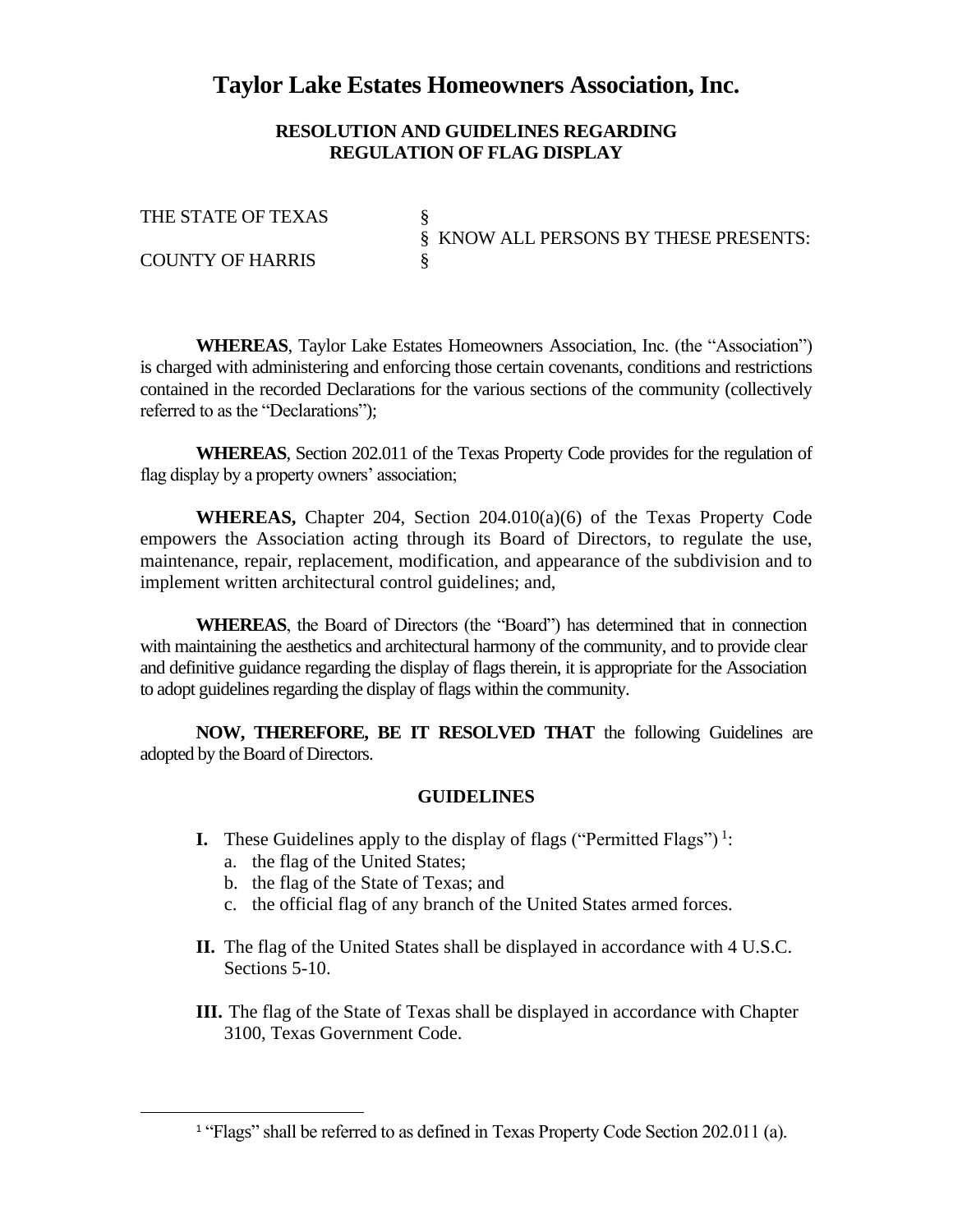- **IV.** These Guidelines do not apply to any flags other than the Permitted Flags listed in Section 1 above including, but not limited to:
	- a. flags for schools, sports teams, businesses or foreign countries; or
	- b. flags with marketing, seasonal, historical, commemorative, nautical, political or religious themes; or
	- c. historical versions of flags permitted in section 1 above.
- **V.** Permitted Flags may be displayed subject to these guidelines. Advance written approval of the Board/Modifications Committee is required for any free-standing flagpole and any additional illumination associated with the display of Permitted Flags.
- **VI.** Permitted Flags must be displayed in a respectful manner in accordance with the current relevant federal, state or military code.
- **VII.** Permitted Flags must be displayed from a pole attached to a structure or to a free-standing pole. Permitted Flags may not be draped over or directly attached to structures. For example, a Permitted Flag may not be laid across a fence or stapled to a garage door.
- **VIII.** Permitted Flags shall be no larger than three foot (3') by five foot (5') in size.
- **IX.** Only one Permitted Flag may be displayed on a flagpole attached to a structure. Up to two Permitted Flags may be displayed on an approved free-standing flagpole that is at least fourteen feet (14') tall.
- **X.** Flagpoles must be constructed of permanent, long-lasting materials with an appropriate finish that is harmonious with the dwelling.
- **XI.** A flagpole attached to a structure may be up to six feet (6') long and must be securely attached with a bracket with an angle of 30 to 45 degrees down from vertical. The flagpole must be attached in such a manner as to not damage the structure. One attached flagpole is allowed on any portion of a structure facing a street and one attached flagpole is allowed on the rear or backyard portion of a structure. Brackets which accommodate multiple flagpoles are not allowed.
- **XII.** Free-standing flagpoles may be up to twenty feet (20') tall, including any ornamental caps. Free-standing flagpoles must be permanently installed in the ground according to manufacturer's instructions. One free-standing flagpole is allowed in the portion of the owner's property between the main residential dwelling and any street and one free-standing flagpole is allowed in the rear or backyard portion of a property.
- **XIII.** The display of a flag, or the location and construction of the supporting flagpole shall comply with applicable zoning ordinances, easements, and setbacks of record.
- **XIV.** Free-standing flagpoles may not be installed in any location described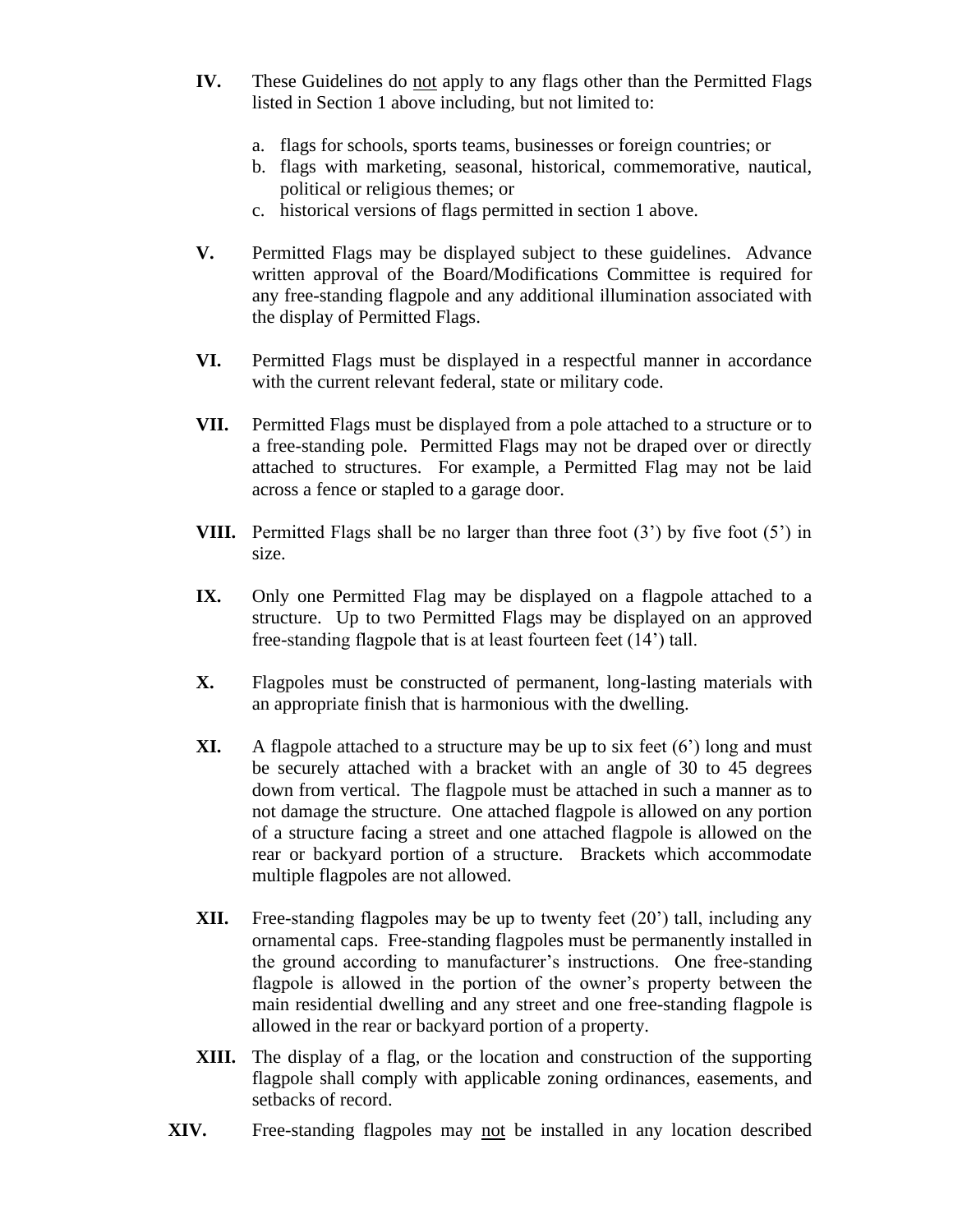below:

- a. in any location other than the Owner's property; or
- b. within a ground utility easement or encroaching into an aerial easement; or
- c. beyond the side or rear setback lines (for example, on a lot with a 10' side setback line, a flagpole may not be installed closer than 10' from the side property line); or
- d. beyond half the distance of the front setback line (for example, on a lot with a 30' front setback line, a flagpole may not be installed closer than 15' from the front property line); or
- e. closer to a dwelling on an adjacent lot than the height of the flagpole (for example, a 20' flagpole cannot be installed closer than 20' from an adjacent house).
- **XV.** No owner shall display a flag or flagpole on property that is owned or maintained by the Association or owned in common by the members of the Association.
- **XVI.** Lighting may be installed to illuminate Permitted Flags if they will be displayed at night and if existing ambient lighting does not provide proper illumination. Flag lighting must:
	- a. be ground mounted in the vicinity of the flag; and
	- b. utilize a fixture that screens the bulb and directs light in the intended direction with minimal spillover; and
	- c. point towards the flag and face the main structure on the property or to the center of the property if there is no structure; and
	- d. provide illumination not to exceed the equivalent of a 60 watt incandescent bulb.
- **XVII.** Flagpoles must not generate unreasonable noise levels which would disturb the quiet enjoyment of other residents. Each flagpole owner should take steps to reduce noise levels by using vinyl or plastic snap hooks, installing snap hook covers or securing a loose halyard (rope) around the flagpole with a flagpole clasp.
- **XVIII.** Flagpoles are allowed solely for the purpose of displaying Permitted Flags. If a flagpole is no longer used on a daily basis, it must be removed.
- **XIX.** All flags and flagpoles must be maintained in good condition. Deteriorated flags must be removed and promptly replaced. Deteriorated or structurally unsafe flagpoles must be promptly repaired, replaced or removed.

These guidelines are effective upon recordation in the Public Records of Harris County, and supersede any related guidelines which may have previously been in effect. Except as affected by Section 202.011 of the Texas Property Code and/or by these guidelines, all other provisions contained in the Declarations or any other dedicatory instruments of the Association shall remain in full force and effect.